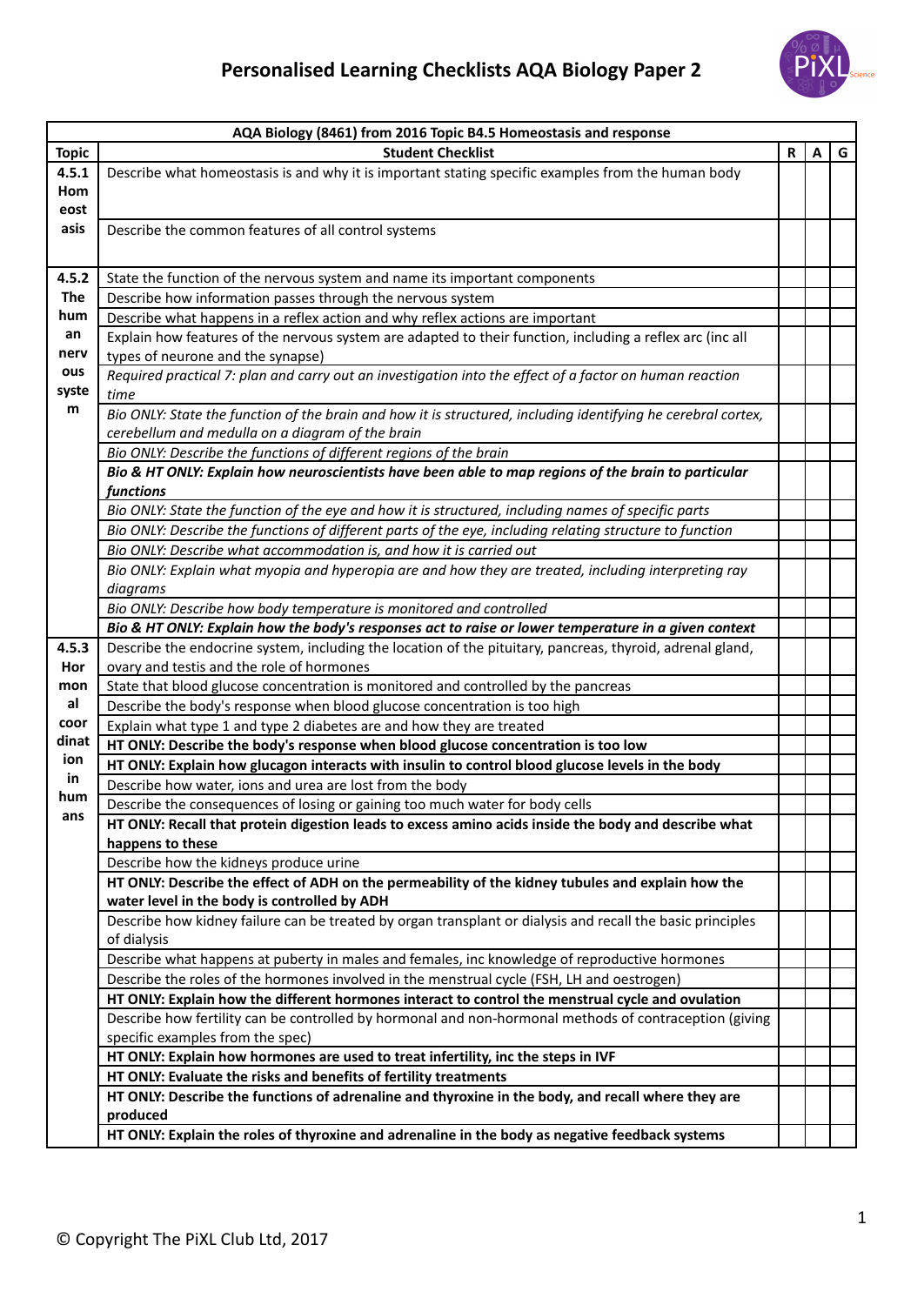## **Personalised Learning Checklists AQA Biology Paper 2**



| 4.5.4        | Bio ONLY: Describe hormone-linked plant responses, to include phototropism and gravitropism and the         |  |  |
|--------------|-------------------------------------------------------------------------------------------------------------|--|--|
| <b>Plant</b> | role of auxin                                                                                               |  |  |
| horm         | Bio & HT ONLY: Describe the functions of gibberellins and ethene in plants                                  |  |  |
| ones         | Required practical 8: investigate the effect of light or gravity on the growth of newly germinated seedling |  |  |
|              | HT ONLY: Explain the use of plant growth hormones are used in agriculture and horticulture (auxins,         |  |  |
|              | ethene and gibberellins)                                                                                    |  |  |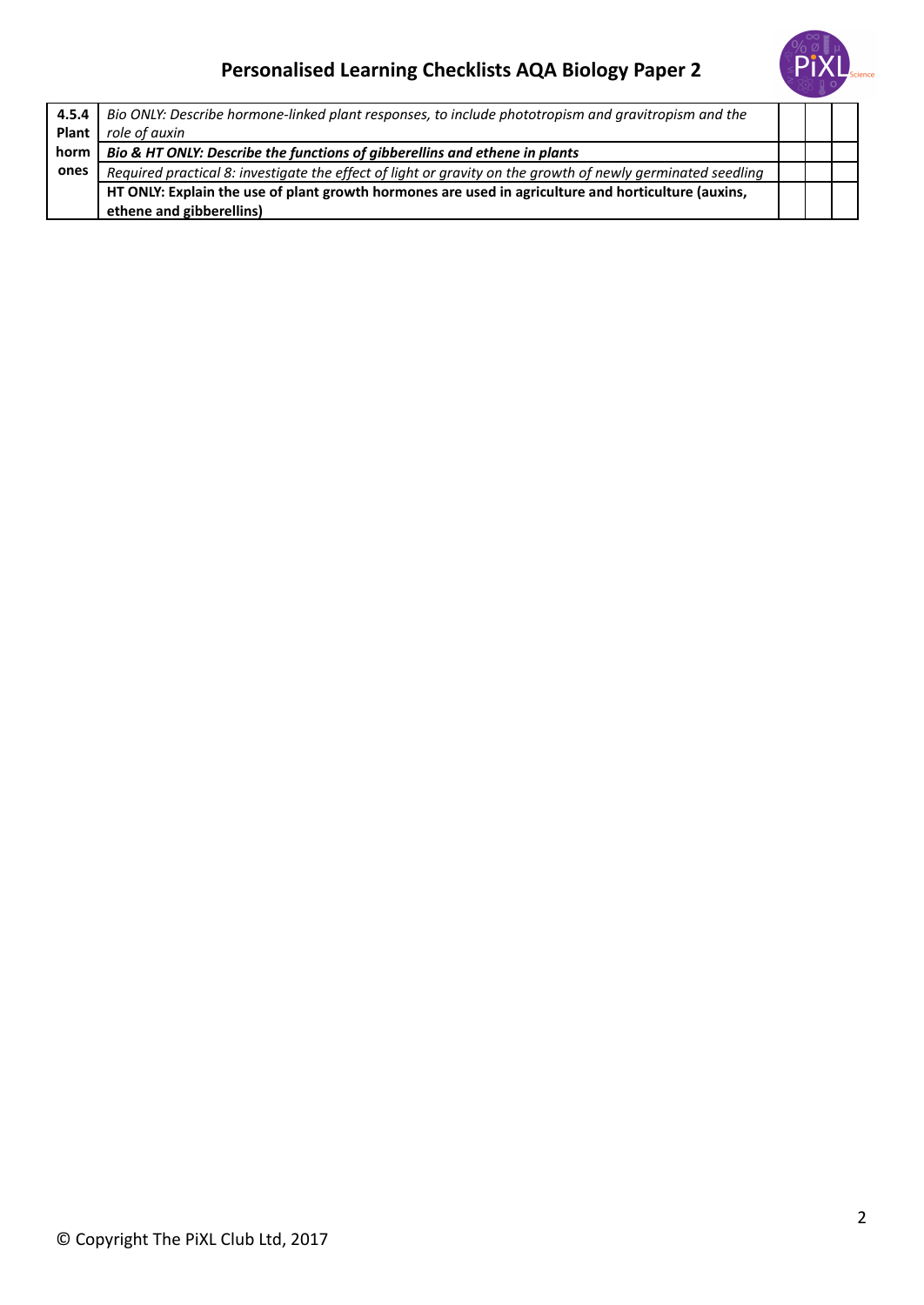

| AQA Biology (8461) from 2016 Topic B4.6 Inheritance, variation and evolution |                                                                                                                                          |   |   |   |  |  |
|------------------------------------------------------------------------------|------------------------------------------------------------------------------------------------------------------------------------------|---|---|---|--|--|
| <b>Topic</b>                                                                 | <b>Student Checklist</b>                                                                                                                 | R | A | G |  |  |
| 4.6.1                                                                        | Describe features of sexual and asexual reproduction                                                                                     |   |   |   |  |  |
| Repr                                                                         | Describe what happens during meiosis and compare to mitosis                                                                              |   |   |   |  |  |
| oduc                                                                         | Describe what happens at fertilisation                                                                                                   |   |   |   |  |  |
| tion                                                                         | Bio ONLY: Explain advantages of sexual and asexual reproduction                                                                          |   |   |   |  |  |
|                                                                              | Bio ONLY: Describe examples of organisms that reproduce both sexually and asexually (malarial parasites,                                 |   |   |   |  |  |
|                                                                              | fungi, strawberry plants and daffodils)                                                                                                  |   |   |   |  |  |
|                                                                              | Describe the structure of DNA and its role in storing genetic information inside the cell                                                |   |   |   |  |  |
|                                                                              | Explain the term 'genome' and the importance of the human genome (specific examples from spec only)                                      |   |   |   |  |  |
|                                                                              | Bio ONLY: Describe the structure of DNA, including knowledge of nucleotide units                                                         |   |   |   |  |  |
|                                                                              | Bio & HT ONLY: Explain complementary base pairing in DNA                                                                                 |   |   |   |  |  |
|                                                                              | Bio & HT ONLY: Explain the relationship between DNA bases (ATCG), amino acids and proteins                                               |   |   |   |  |  |
|                                                                              | Bio & HT ONLY: Describe how proteins are synthesised on ribosomes, including protein folding and its                                     |   |   |   |  |  |
|                                                                              | importance for protein function                                                                                                          |   |   |   |  |  |
|                                                                              | Bio & HT ONLY: Explain what mutations are, and the possible effects of mutations                                                         |   |   |   |  |  |
|                                                                              | Bio & HT ONLY: Explain what non-coding parts of DNA are, and why they are important                                                      |   |   |   |  |  |
|                                                                              | Describe how characteristics are controlled by one or more genes, including examples                                                     |   |   |   |  |  |
|                                                                              | Explain important genetic terms: gamete, chromosome, gene, allele, genotype, phenotype, dominant,                                        |   |   |   |  |  |
|                                                                              | recessive, homozygous and heterozygous                                                                                                   |   |   |   |  |  |
|                                                                              | Explain and use Punnet square diagrams, genetic crosses and family trees                                                                 |   |   |   |  |  |
|                                                                              | HT ONLY: Construct Punnet square diagrams to predict the outcomes of a monohybrid cross                                                  |   |   |   |  |  |
|                                                                              | Describe cystic fibrosis and polydactyly as examples of inherited disorders                                                              |   |   |   |  |  |
|                                                                              | Evaluate social, economic and ethical issues concerning embryo screening when given appropriate                                          |   |   |   |  |  |
|                                                                              | information                                                                                                                              |   |   |   |  |  |
|                                                                              | Describe how the chromosomes are arranged in human body cells, including the function of the sex                                         |   |   |   |  |  |
|                                                                              | chromosomes                                                                                                                              |   |   |   |  |  |
|                                                                              | Explain how sex is determined and carry out a genetic cross to show sex inheritance                                                      |   |   |   |  |  |
| 4.6.2                                                                        | Describe what variation is and how it can be caused within a population                                                                  |   |   |   |  |  |
| Varia<br>tion                                                                | Describe mutations and explain their influence on phenotype and changes in a species                                                     |   |   |   |  |  |
| and                                                                          | Explain the theory of evolution by natural selection                                                                                     |   |   |   |  |  |
| evol                                                                         | Describe how new species can be formed                                                                                                   |   |   |   |  |  |
| ution                                                                        | Describe what selective breeding is                                                                                                      |   |   |   |  |  |
|                                                                              | Explain the process of selective breeding, including examples of desired characteristics and risks<br>associated with selective breeding |   |   |   |  |  |
|                                                                              | Describe what genetic engineering is, including examples, and how it is carried out                                                      |   |   |   |  |  |
|                                                                              | Explain some benefits, risks and concerns related to genetic engineering                                                                 |   |   |   |  |  |
|                                                                              | HT ONLY: Explain the process of genetic engineering, to include knowledge of enzymes and vectors                                         |   |   |   |  |  |
|                                                                              | Bio ONLY: Describe different cloning techniques, to include: tissue culture, cuttings, embryo transplants                                |   |   |   |  |  |
|                                                                              | and adult cell cloning                                                                                                                   |   |   |   |  |  |
| 4.6.3                                                                        | Bio ONLY: Describe the ideas proposed by Darwin in his theory of natural selection and explain why this                                  |   |   |   |  |  |
| <b>The</b>                                                                   | theory was only gradually accepted                                                                                                       |   |   |   |  |  |
| devel                                                                        | Bio ONLY: Describe other inheritance-based theories that existed (apart from the theory of natural                                       |   |   |   |  |  |
| opm                                                                          | selection), and the problems with these theories                                                                                         |   |   |   |  |  |
| ent                                                                          | Bio ONLY: Describe the work of Alfred Russel Wallace                                                                                     |   |   |   |  |  |
| of                                                                           | Bio ONLY: Explain how new species can be formed                                                                                          |   |   |   |  |  |
| unde                                                                         | Bio ONLY: Describe how our understanding of genetics has developed over time, to include knowledge of                                    |   |   |   |  |  |
| rstan                                                                        | Mendel                                                                                                                                   |   |   |   |  |  |
| ding                                                                         | Describe some sources of evidence for evolution                                                                                          |   |   |   |  |  |
| of                                                                           | Describe what fossils are, how they are formed and what we can learn from them                                                           |   |   |   |  |  |
| gene                                                                         | Explain why there are few traces of the early life forms, and the consequences of this in terms of our                                   |   |   |   |  |  |
| tics<br>and                                                                  | understanding of how life began                                                                                                          |   |   |   |  |  |
| evol                                                                         | Describe some of the causes of extinction                                                                                                |   |   |   |  |  |
| ution                                                                        | Describe how antibiotic-resistant strains of bacteria can arise and spread (inc MRSA)                                                    |   |   |   |  |  |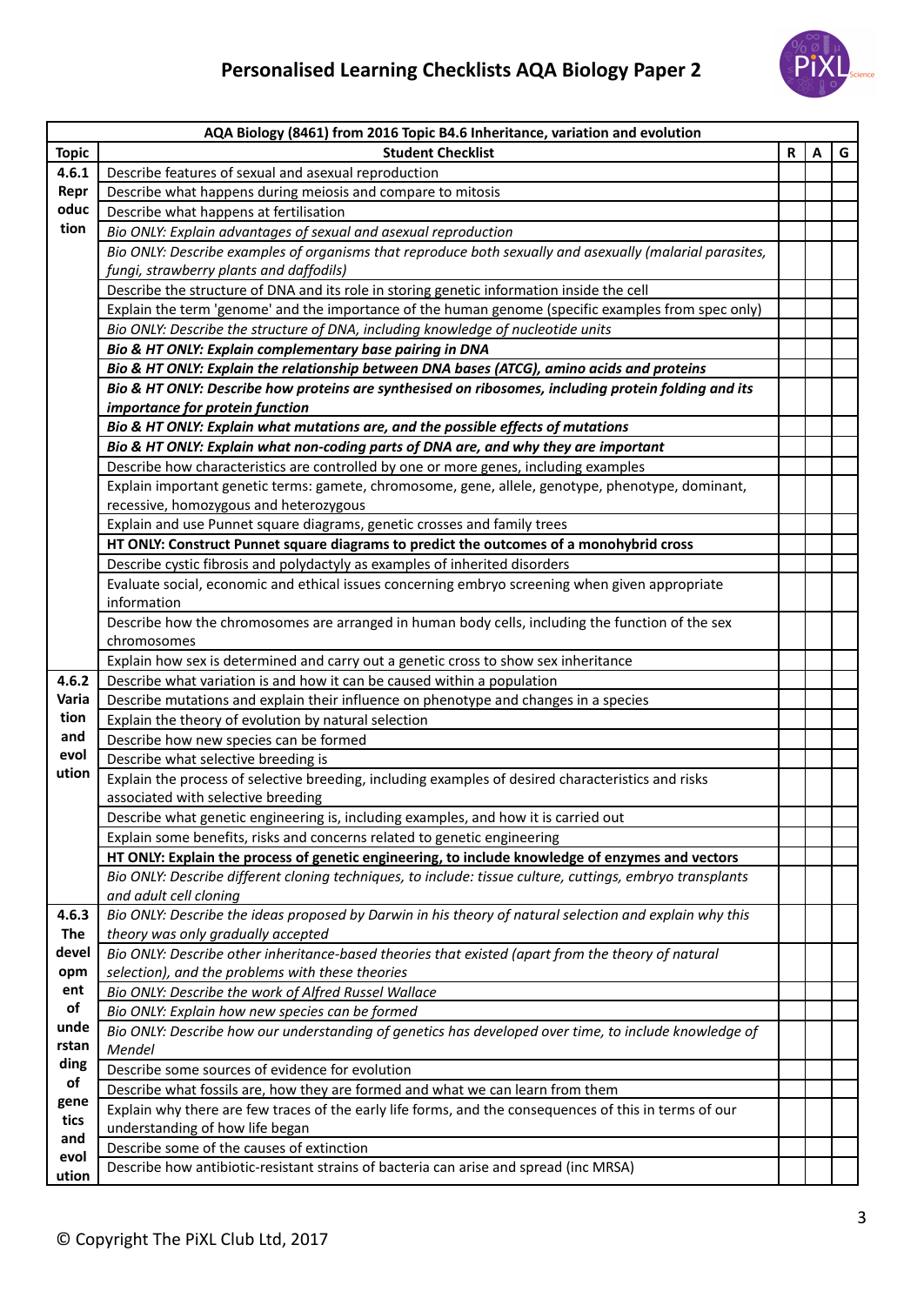## **Personalised Learning Checklists AQA Biology Paper 2**



|                               | Describe how the emergence of antibiotic-resistant bacteria can be reduced and controlled, to include<br>the limitations of antibiotic development |  |  |
|-------------------------------|----------------------------------------------------------------------------------------------------------------------------------------------------|--|--|
| 4.6.4                         | Describe how organisms are named and classified in the Linnaean system                                                                             |  |  |
| <b>Class</b><br>ificat<br>ion | Explain how scientific advances have led to the proposal of new models of classification, inc<br>three-domain system                               |  |  |
|                               | Describe and interpret evolutionary trees                                                                                                          |  |  |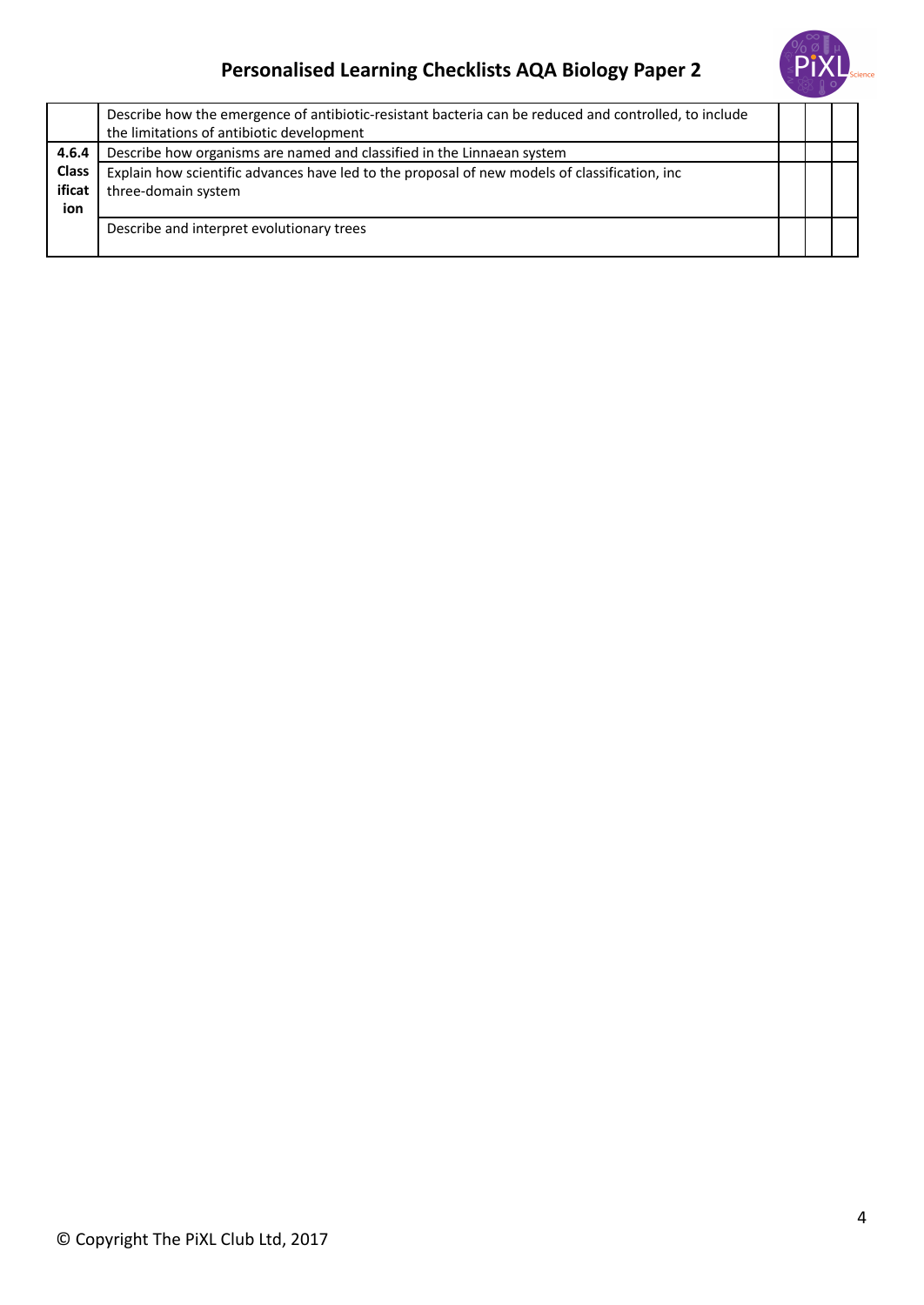## **Personalised Learning Checklists AQA Biology Paper 2**



| AQA Biology (8461) from 2016 Topic B4.7 Ecology |                                                                                                                                                                                             |              |   |   |  |  |  |
|-------------------------------------------------|---------------------------------------------------------------------------------------------------------------------------------------------------------------------------------------------|--------------|---|---|--|--|--|
| <b>Topic</b>                                    | <b>Student Checklist</b>                                                                                                                                                                    | $\mathsf{R}$ | A | G |  |  |  |
| 4.7.1                                           | Recall what an ecosystem is                                                                                                                                                                 |              |   |   |  |  |  |
| Adaptat                                         | Describe which resources animals and plants compete for, and why they do this                                                                                                               |              |   |   |  |  |  |
| ions,                                           | Explain the terms 'interdependence' and 'stable community'                                                                                                                                  |              |   |   |  |  |  |
| interde                                         | Name some abiotic and biotic factors that affect communities                                                                                                                                |              |   |   |  |  |  |
| penden                                          | Explain how a change in an abiotic or biotic factor might affect a community                                                                                                                |              |   |   |  |  |  |
| ce and<br>compet                                | Describe structural, behavioural and functional adaptations of organisms                                                                                                                    |              |   |   |  |  |  |
| ition                                           | Describe what an extremophile is                                                                                                                                                            |              |   |   |  |  |  |
| 4.7.2                                           | Represent the feeding relationships within a community using a food chain and describe these                                                                                                |              |   |   |  |  |  |
| <b>Organis</b>                                  | relationships                                                                                                                                                                               |              |   |   |  |  |  |
| ation of                                        | Explain how and why ecologists use quadrats and transects                                                                                                                                   |              |   |   |  |  |  |
| an                                              | Describe and interpret predator-prey cycles                                                                                                                                                 |              |   |   |  |  |  |
| ecosyst                                         | Required practical 9: measure the population size of a common species in a habitat. Use sampling to                                                                                         |              |   |   |  |  |  |
| em                                              | investigate the effect of one factor on distribution                                                                                                                                        |              |   |   |  |  |  |
|                                                 | Describe the processes involved in the carbon cycle                                                                                                                                         |              |   |   |  |  |  |
|                                                 | Describe the processes involved in the water cycle                                                                                                                                          |              |   |   |  |  |  |
|                                                 | Bio ONLY: Explain how temperature, water and availability of oxygen affect the rate of decay of                                                                                             |              |   |   |  |  |  |
|                                                 | biological material                                                                                                                                                                         |              |   |   |  |  |  |
|                                                 | Bio ONLY: Explain how the conditions for decay are optimised by farmers and gardeners, and the                                                                                              |              |   |   |  |  |  |
|                                                 | reasons for this                                                                                                                                                                            |              |   |   |  |  |  |
|                                                 | Bio ONLY: Describe how methane gas can be produced from decaying materials for use as a fuel                                                                                                |              |   |   |  |  |  |
|                                                 | Bio ONLY: Required practical 10: investigate the effect of temperature on the rate of decay of fresh milk                                                                                   |              |   |   |  |  |  |
|                                                 | by measuring pH change                                                                                                                                                                      |              |   |   |  |  |  |
|                                                 | Bio ONLY: Explain how environmental changes can affect the distribution of species in an ecosystem                                                                                          |              |   |   |  |  |  |
| 4.7.3                                           | (temperature, water and atmospheric gases)                                                                                                                                                  |              |   |   |  |  |  |
| <b>Biodive</b>                                  | Describe what biodiversity is, why it is important, and how human activities affect it<br>Describe the impact of human population growth and increased living standards on resource use and |              |   |   |  |  |  |
| rsity                                           | waste production                                                                                                                                                                            |              |   |   |  |  |  |
| and the                                         | Explain how pollution can occur, and the impacts of pollution                                                                                                                               |              |   |   |  |  |  |
| effect                                          | Describe how humans reduce the amount of land available for other animals and plants                                                                                                        |              |   |   |  |  |  |
| of                                              | Explain the consequences of peat bog destruction                                                                                                                                            |              |   |   |  |  |  |
| human                                           | Describe what deforestation is and why it has occurred in tropical areas                                                                                                                    |              |   |   |  |  |  |
| interact                                        | Explain the consequences of deforestation                                                                                                                                                   |              |   |   |  |  |  |
| ion on                                          | Describe how the composition of the atmosphere is changing, and the impact of this on global                                                                                                |              |   |   |  |  |  |
| ecosyst                                         | warming                                                                                                                                                                                     |              |   |   |  |  |  |
| ems                                             | Describe some biological consequences of global warming                                                                                                                                     |              |   |   |  |  |  |
|                                                 | Describe both positive and negative human interactions in an ecosystem and explain their impact on                                                                                          |              |   |   |  |  |  |
|                                                 | biodiversity                                                                                                                                                                                |              |   |   |  |  |  |
|                                                 | Describe programmes that aim to reduce the negative effects of humans on ecosystems and                                                                                                     |              |   |   |  |  |  |
|                                                 | biodiversity                                                                                                                                                                                |              |   |   |  |  |  |
| 4.7.4                                           | Bio ONLY: Describe the different trophic levels and use numbers and names to represent them                                                                                                 |              |   |   |  |  |  |
| <b>Trophic</b>                                  | Bio ONLY: Describe what decomposers are and what they do                                                                                                                                    |              |   |   |  |  |  |
| levels in<br>an                                 | Bio ONLY: Construct pyramids of biomass accurately from data and explain what they represent                                                                                                |              |   |   |  |  |  |
| ecosyst                                         | Bio ONLY: State how much energy producers absorb from the Sun and how much biomass is transferred                                                                                           |              |   |   |  |  |  |
| em                                              | Bio ONLY: Explain how biomass is lost between trophic levels, including the consequences of this and                                                                                        |              |   |   |  |  |  |
| 4.7.5                                           | calculate efficiency between trophic levels<br>Bio ONLY: Explain the term 'food security' and describe biological factors that threaten it                                                  |              |   |   |  |  |  |
| Food                                            | Bio ONLY: Explain how the efficiency of food production can be improved                                                                                                                     |              |   |   |  |  |  |
| product                                         | Bio ONLY: Explain the term 'factory farming', including examples, and ethical objections                                                                                                    |              |   |   |  |  |  |
| ion                                             | Bio ONLY: Explain the importance of maintaining fish stocks at a level where breeding continues                                                                                             |              |   |   |  |  |  |
|                                                 | Bio ONLY: Explain some methods that can help to conserve fish stocks                                                                                                                        |              |   |   |  |  |  |
|                                                 | Bio ONLY: Describe how modern biotechnology is used in food production, including the fungus                                                                                                |              |   |   |  |  |  |
|                                                 | Fusarium as an example                                                                                                                                                                      |              |   |   |  |  |  |
|                                                 | Bio ONLY: Describe the uses of genetically modified organisms in insulin and food production                                                                                                |              |   |   |  |  |  |